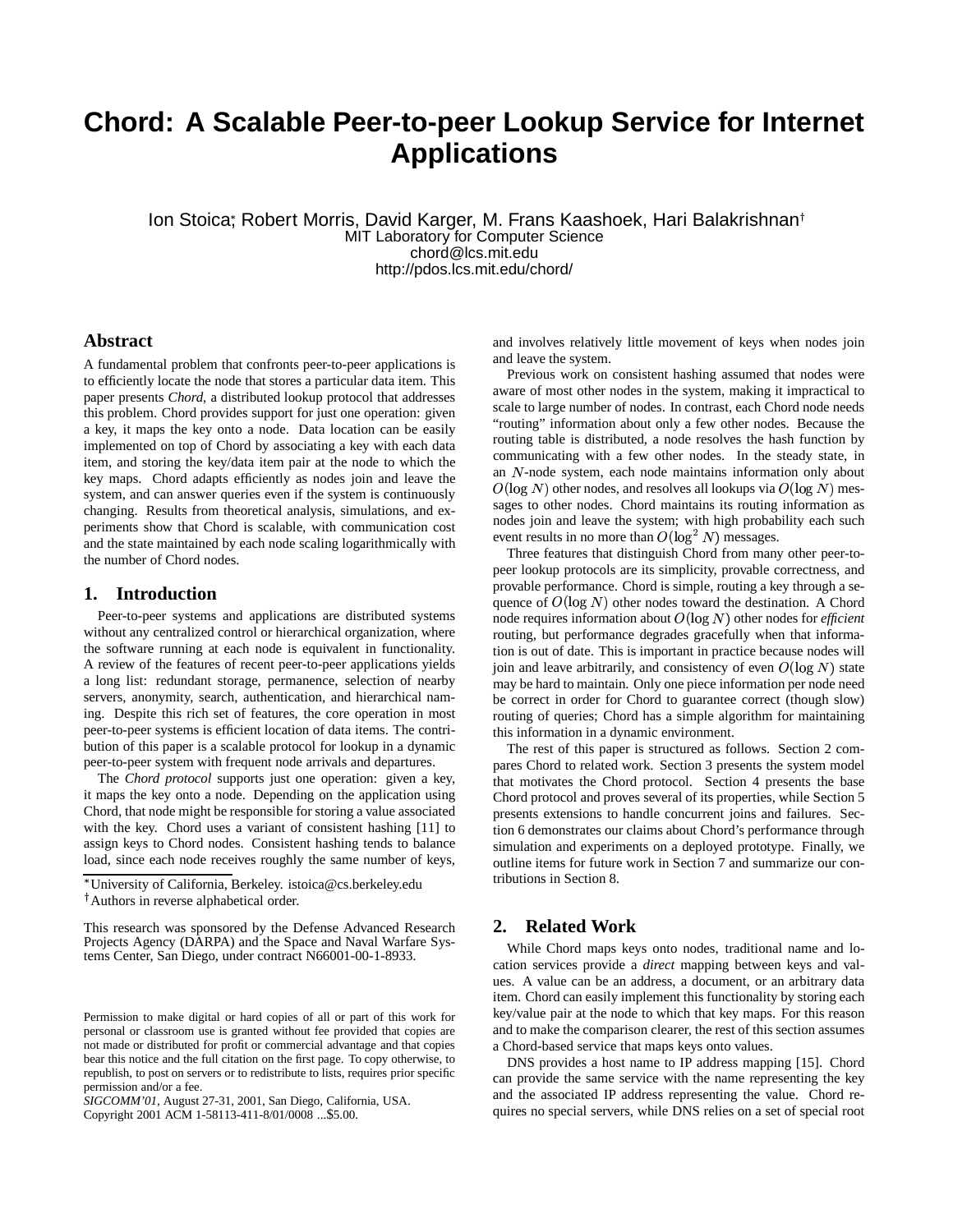servers. DNS names are structured to reflect administrative boundaries; Chord imposes no naming structure. DNS is specialized to the task of finding named hosts or services, while Chord can also be used to find data objects that are not tied to particular machines.

The Freenet peer-to-peer storage system [4, 5], like Chord, is decentralized and symmetric and automatically adapts when hosts leave and join. Freenet does not assign responsibility for documents to specific servers; instead, its lookups take the form of searches for cached copies. This allows Freenet to provide a degree of anonymity, but prevents it from guaranteeing retrieval of existing documents or from providing low bounds on retrieval costs. Chord does not provide anonymity, but its lookup operation runs in predictable time and always results in success or definitive failure.

The Ohaha system uses a consistent hashing-like algorithm for mapping documents to nodes, and Freenet-style query routing [18]. As a result, it shares some of the weaknesses of Freenet. Archival Intermemory uses an off-line computed tree to map logical addresses to machines that store the data [3].

The Globe system [2] has a wide-area location service to map object identifiers to the locations of moving objects. Globe arranges the Internet as a hierarchy of geographical, topological, or administrative domains, effectively constructing a static world-wide search tree, much like DNS. Information about an object is stored in a particular leaf domain, and pointer caches provide search short cuts [22]. The Globe system handles high load on the logical root by partitioning objects among multiple physical root servers using hash-like techniques. Chord performs this hash function well enough that it can achieve scalability without also involving any hierarchy, though Chord does not exploit network locality as well as Globe.

The distributed data location protocol developed by Plaxton *et al.* [19], a variant of which is used in OceanStore [12], is perhaps the closest algorithm to the Chord protocol. It provides stronger guarantees than Chord: like Chord it guarantees that queries make a logarithmic number hops and that keys are well balanced, but the Plaxton protocol also ensures, subject to assumptions about network topology, that queries never travel further in network distance than the node where the key is stored. The advantage of Chord is that it is substantially less complicated and handles concurrent node joins and failures well. The Chord protocol is also similar to Pastry, the location algorithm used in PAST [8]. However, Pastry is a prefix-based routing protocol, and differs in other details from Chord.

CAN uses a d-dimensional Cartesian coordinate space (for some fixed  $d$ ) to implement a distributed hash table that maps keys onto values [20]. Each node maintains  $O(d)$  state, and the lookup cost is  $O(dN^{1/d})$ . Thus, in contrast to Chord, the state maintained by a CAN node does not depend on the network size  $N$ , but the lookup cost increases faster than  $\log N$ . If  $d = \log N$ , CAN lookup times and storage needs match Chord's. However, CAN is not designed to vary  $d$  as  $N$  (and thus  $log N$ ) varies, so this match will only occur for the "right"  $N$  corresponding to the fixed  $d$ . CAN requires an additional maintenance protocol to periodically remap the identifier space onto nodes. Chord also has the advantage that its correctness is robust in the face of partially incorrect routing information.

Chord's routing procedure may be thought of as a onedimensional analogue of the Grid location system [14]. Grid relies on real-world geographic location information to route its queries; Chord maps its nodes to an artificial one-dimensional space within which routing is carried out by an algorithm similar to Grid's.

Chord can be used as a lookup service to implement a variety of systems, as discussed in Section 3. In particular, it can help avoid single points of failure or control that systems like Napster

possess [17], and the lack of scalability that systems like Gnutella display because of their widespread use of broadcasts [10].

#### **3. System Model**

Chord simplifies the design of peer-to-peer systems and applications based on it by addressing these difficult problems:

- **Load balance:** Chord acts as a distributed hash function, spreading keys evenly over the nodes; this provides a degree of natural load balance.
- **Decentralization:** Chord is fully distributed: no node is more important than any other. This improves robustness and makes Chord appropriate for loosely-organized peer-to-peer applications.
- **Scalability:** The cost of a Chord lookup grows as the log of the number of nodes, so even very large systems are feasible. No parameter tuning is required to achieve this scaling.
- **Availability:** Chord automatically adjusts its internal tables to reflect newly joined nodes as well as node failures, ensuring that, barring major failures in the underlying network, the node responsible for a key can always be found. This is true even if the system is in a continuous state of change.
- **Flexible naming:** Chord places no constraints on the structure of the keys it looks up: the Chord key-space is flat. This gives applications a large amount of flexibility in how they map their own names to Chord keys.

The Chord software takes the form of a library to be linked with the client and server applications that use it. The application interacts with Chord in two main ways. First, Chord provides a lookup(key) algorithm that yields the IP address of the node responsible for the key. Second, the Chord software on each node notifies the application of changes in the set of keys that the node is responsible for. This allows the application software to, for example, move corresponding values to their new homes when a new node joins.

The application using Chord is responsible for providing any desired authentication, caching, replication, and user-friendly naming of data. Chord's flat key space eases the implementation of these features. For example, an application could authenticate data by storing it under a Chord key derived from a cryptographic hash of the data. Similarly, an application could replicate data by storing it under two distinct Chord keys derived from the data's applicationlevel identifier.

The following are examples of applications for which Chord would provide a good foundation:

**Cooperative Mirroring,** as outlined in a recent proposal [6]. Imagine a set of software developers, each of whom wishes to publish a distribution. Demand for each distribution might vary dramatically, from very popular just after a new release to relatively unpopular between releases. An efficient approach for this would be for the developers to cooperatively mirror each others' distributions. Ideally, the mirroring system would balance the load across all servers, replicate and cache the data, and ensure authenticity. Such a system should be fully decentralized in the interests of reliability, and because there is no natural central administration.

**Time-Shared Storage** for nodes with intermittent connectivity. If a person wishes some data to be always available, but their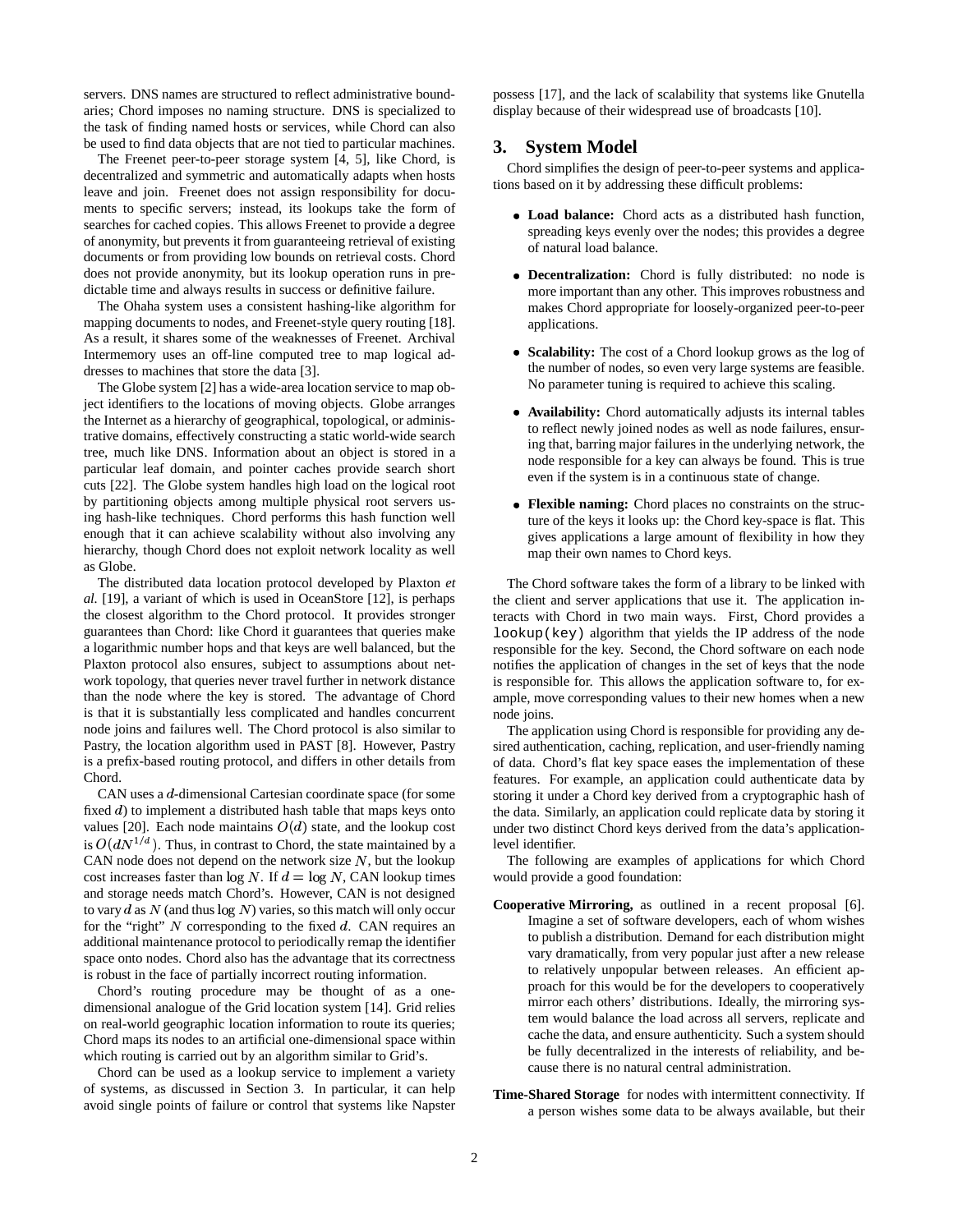

**Figure 1: Structure of an example Chord-based distributed storage system.**

machine is only occasionally available, they can offer to store others' data while they are up, in return for having their data stored elsewhere when they are down. The data's name can serve as a key to identify the (live) Chord node responsible for storing the data item at any given time. Many of the same issues arise as in the Cooperative Mirroring application, though the focus here is on availability rather than load balance.

- **Distributed Indexes** to support Gnutella- or Napster-like keyword search. A key in this application could be derived from the desired keywords, while values could be lists of machines offering documents with those keywords.
- **Large-Scale Combinatorial Search,** such as code breaking. In this case keys are candidate solutions to the problem (such as cryptographic keys); Chord maps these keys to the machines responsible for testing them as solutions.

Figure 1 shows a possible three-layered software structure for a cooperative mirror system. The highest layer would provide a filelike interface to users, including user-friendly naming and authentication. This "file system" layer might implement named directories and files, mapping operations on them to lower-level block operations. The next layer, a "block storage" layer, would implement the block operations. It would take care of storage, caching, and replication of blocks. The block storage layer would use Chord to identify the node responsible for storing a block, and then talk to the block storage server on that node to read or write the block.

#### **4. The Base Chord Protocol**

The Chord protocol specifies how to find the locations of keys, how new nodes join the system, and how to recover from the failure (or planned departure) of existing nodes. This section describes a simplified version of the protocol that does not handle concurrent joins or failures. Section 5 describes enhancements to the base protocol to handle concurrent joins and failures.

#### **4.1 Overview**

At its heart, Chord provides fast distributed computation of a hash function mapping keys to nodes responsible for them. It uses *consistent hashing* [11, 13], which has several good properties. With high probability the hash function balances load (all nodes receive roughly the same number of keys). Also with high probability, when an  $N^{th}$  node joins (or leaves) the network, only an  $O(1/N)$  fraction of the keys are moved to a different location this is clearly the minimum necessary to maintain a balanced load.



**Figure 2: An identifier circle consisting of the three nodes 0, 1, and 3. In this example, key 1 is located at node 1, key 2 at node 3, and key 6 at node 0.**

Chord improves the scalability of consistent hashing by avoiding the requirement that every node know about every other node. A Chord node needs only a small amount of "routing" information about other nodes. Because this information is distributed, a node resolves the hash function by communicating with a few other nodes. In an  $N$ -node network, each node maintains information only about  $O(\log N)$  other nodes, and a lookup requires  $O(\log N)$ messages.

Chord must update the routing information when a node joins or leaves the network; a join or leave requires  $O(\log^2 N)$  messages.

# **4.2 Consistent Hashing**

The consistent hash function assigns each node and key an  $m$ -bit *identifier* using a base hash function such as SHA-1 [9]. A node's identifier is chosen by hashing the node's IP address, while a key identifier is produced by hashing the key. We will use the term "key" to refer to both the original key and its image under the hash function, as the meaning will be clear from context. Similarly, the term "node" will refer to both the node and its identifier under the hash function. The identifier length  $m$  must be large enough to make the probability of two nodes or keys hashing to the same identifier negligible.

Consistent hashing assigns keys to nodes as follows. Identifiers are ordered in an *identifier circle* modulo  $2^m$ . Key  $k$  is assigned to the first node whose identifier is equal to or follows (the identifier of) in the identifier space. This node is called the *successor node* of key  $k$ , denoted by *successor*( $k$ ). If identifiers are represented as a circle of numbers from 0 to  $2^m - 1$ , then successor(k) is the first node clockwise from  $k$ .

Figure 2 shows an identifier circle with  $m = 3$ . The circle has three nodes: 0, 1, and 3. The successor of identifier 1 is node 1, so key 1 would be located at node 1. Similarly, key 2 would be located at node 3, and key 6 at node 0.

Consistent hashing is designed to let nodes enter and leave the network with minimal disruption. To maintain the consistent hashing mapping when a node  $n$  joins the network, certain keys previously assigned to  $n$ 's successor now become assigned to  $n$ . When node  $n$  leaves the network, all of its assigned keys are reassigned to  $n$ 's successor. No other changes in assignment of keys to nodes need occur. In the example above, if a node were to join with identifier 7, it would capture the key with identifier 6 from the node with identifier 0.

The following results are proven in the papers that introduced consistent hashing [11, 13]:

THEOREM 1. *For any set of* N nodes and K keys, with high *probability:*

*1.* Each node is responsible for at most  $(1 + \epsilon)K/N$  keys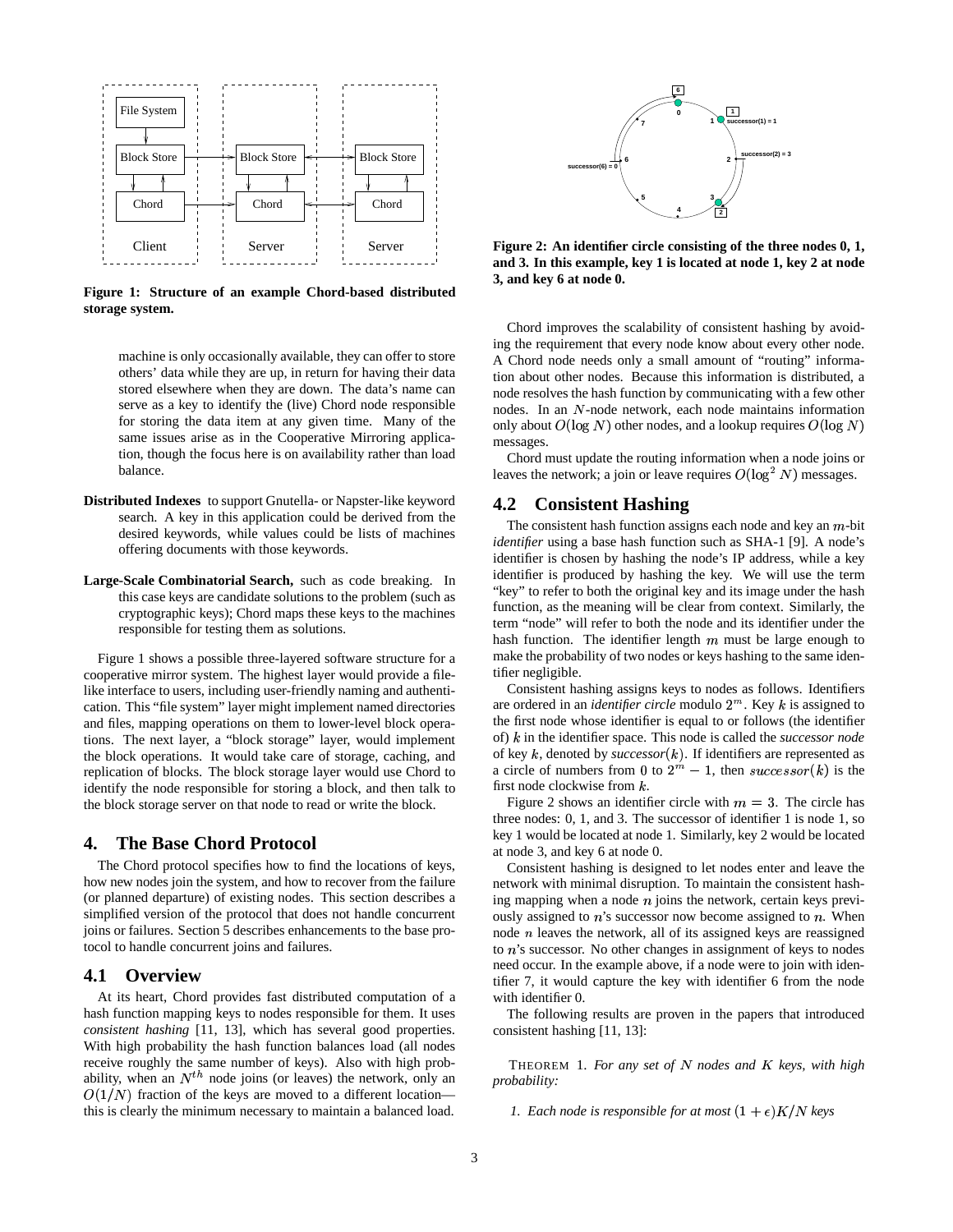2. When an  $(N+1)^{st}$  node joins or leaves the network, respon $s$ *ibility* for  $O(K/N)$  keys changes hands (and only to or from *the joining or leaving node).*

When consistent hashing is implemented as described above, the theorem proves a bound of  $\epsilon = O(\log N)$ . The consistent hashing paper shows that  $\epsilon$  can be reduced to an arbitrarily small constant by having each node run  $O(\log N)$  "virtual nodes" each with its own identifier.

The phrase "with high probability" bears some discussion. A simple interpretation is that the nodes and keys are randomly chosen, which is plausible in a non-adversarial model of the world. The probability distribution is then over random choices of keys and nodes, and says that such a random choice is unlikely to produce an unbalanced distribution. One might worry, however, about an adversary who intentionally chooses keys to all hash to the same identifier, destroying the load balancing property. The consistent hashing paper uses " $k$ -universal hash functions" to provide certain guarantees even in the case of nonrandom keys.

Rather than using a  $k$ -universal hash function, we chose to use the standard SHA-1 function as our base hash function. This makes our protocol deterministic, so that the claims of "high probability" no longer make sense. However, producing a set of keys that collide under SHA-1 can be seen, in some sense, as inverting, or "decrypting" the SHA-1 function. This is believed to be hard to do. Thus, instead of stating that our theorems hold with high probability, we can claim that they hold "based on standard hardness assumptions."

For simplicity (primarily of presentation), we dispense with the use of virtual nodes. In this case, the load on a node may exceed the average by (at most) an  $O(\log N)$  factor with high probability (or in our case, based on standard hardness assumptions). One reason to avoid virtual nodes is that the number needed is determined by the number of nodes in the system, which may be difficult to determine. Of course, one may choose to use an a priori upper bound on the number of nodes in the system; for example, we could postulate at most one Chord server per IPv4 address. In this case running 32 virtual nodes per physical node would provide good load balance.

#### **4.3 Scalable Key Location**

A very small amount of routing information suffices to implement consistent hashing in a distributed environment. Each node need only be aware of its successor node on the circle. Queries for a given identifier can be passed around the circle via these successor pointers until they first encounter a node that succeeds the identifier; this is the node the query maps to. A portion of the Chord protocol maintains these successor pointers, thus ensuring that all lookups are resolved correctly. However, this resolution scheme is inefficient: it may require traversing all  $N$  nodes to find the appropriate mapping. To accelerate this process, Chord maintains additional routing information. This additional information is not essential for correctness, which is achieved as long as the successor information is maintained correctly.

As before, let  $m$  be the number of bits in the key/node identifiers. Each node,  $n$ , maintains a routing table with (at most)  $m$  entries, called the *finger table*. The  $i^{th}$  entry in the table at node  $n$  contains the identity of the *first* node, s, that succeeds n by at least  $2^{i-1}$  on the identifier circle, i.e.,  $s = successor(n + 2^{i-1})$ , where  $1 \leq 3$  there  $i \leq m$  (and all arithmetic is modulo  $2^m$ ). We call node s the  $i^{th}$ *finger* of node  $n$ , and denote it by  $n$  *finger* [i] *node* (see Table 1). A finger table entry includes both the Chord identifier and the IP address (and port number) of the relevant node. Note that the first finger of  $n$  is its immediate successor on the circle; for convenience we often refer to it as the *successor* rather than the first finger.

In the example shown in Figure  $3(b)$ , the finger table of node 1

| <b>Notation</b> | <b>Definition</b>                                                      |
|-----------------|------------------------------------------------------------------------|
| finger[k] start | $\overline{(n+2^{k-1}) \bmod 2^m}, 1 \leq k \leq m$                    |
| interval        | $[\text{finger}[k] \text{.} start, \text{finger}[k+1] \text{.} start)$ |
| node            | first node $\geq n$ finger[k] start                                    |
| successor       | the next node on the identifier circle;                                |
|                 | finger[1] node                                                         |
| predecessor     | the previous node on the identifier circle                             |

**Table 1: Definition** of **variables** for node  $n$ , **using**  $m$ -bit **identifiers.**

points to the successor nodes of identifiers  $(1 + 2^0)$  mod  $2^3 = 2$ ,  $(1 + 2<sup>1</sup>)$  mod  $2<sup>3</sup> = 3$ , and  $(1 + 2<sup>2</sup>)$  mod  $2<sup>3</sup> = 5$ , respectively. The successor of identifier 2 is node 3, as this is the first node that follows 2, the successor of identifier 3 is (trivially) node 3, and the successor of 5 is node 0.

This scheme has two important characteristics. First, each node stores information about only a small number of other nodes, and knows more about nodes closely following it on the identifier circle than about nodes farther away. Second, a node's finger table generally does not contain enough information to determine the successor of an arbitrary key  $k$ . For example, node 3 in Figure 3 does not know the successor of 1, as 's successor (node 1) does not appear in node 3's finger table.

What happens when a node  $n$  does not know the successor of a key  $k$ ? If  $n$  can find a node whose ID is closer than its own to  $k$ , that node will know more about the identifier circle in the region of  $k$  than  $n$  does. Thus  $n$  searches its finger table for the node  $j$ whose ID most immediately precedes  $k$ , and asks  $j$  for the node it knows whose ID is closest to  $k$ . By repeating this process,  $n$  learns about nodes with IDs closer and closer to  $k$ .

The pseudocode that implements the search process is shown in Figure 4. The notation *n.foo()* stands for the function *foo()* being invoked at and executed on node  $n$ . Remote calls and variable references are preceded by the remote node identifier, while local variable references and procedure calls omit the local node. Thus  $n.foo()$  denotes a remote procedure call on node  $n$ , while  $n.bar$ , without parentheses, is an RPC to lookup a variable *bar* on node n.

*find successor* works by finding the immediate predecessor node of the desired identifier; the successor of that node must be the successor of the identifier. We implement *find predecessor* explicitly, because it is used later to implement the join operation (Section 4.4).

When node *n* executes *find\_predecessor*, it contacts a series of nodes moving forward around the Chord circle towards *id*. If node  $n$  contacts a node  $n'$  such that  $id$  falls between  $n'$  and the successor of  $n'$ , *find\_predecessor* is done and returns  $n'$ . Otherwise node n asks  $n'$  for the node  $n'$  knows about that most closely precedes *id*. Thus the algorithm always makes progress towards the precedessor of  $id$ .

 $h$  Because 0 precedes 1, node 3 will ask node 0 to find the successor As an example, consider the Chord ring in Figure 3(b). Suppose node 3 wants to find the successor of identifier 1. Since 1 belongs to the circular interval [7, 3), it belongs to 3 *finger* [3] *interval*; node 3 therefore checks the third entry in its finger table, which is 0. of 1. In turn, node 0 will infer from its finger table that 1's successor is the node 1 itself, and return node 1 to node 3.

The finger pointers at repeatedly doubling distances around the circle cause each iteration of the loop in *find predecessor* to halve the distance to the target identifier. From this intuition follows a theorem: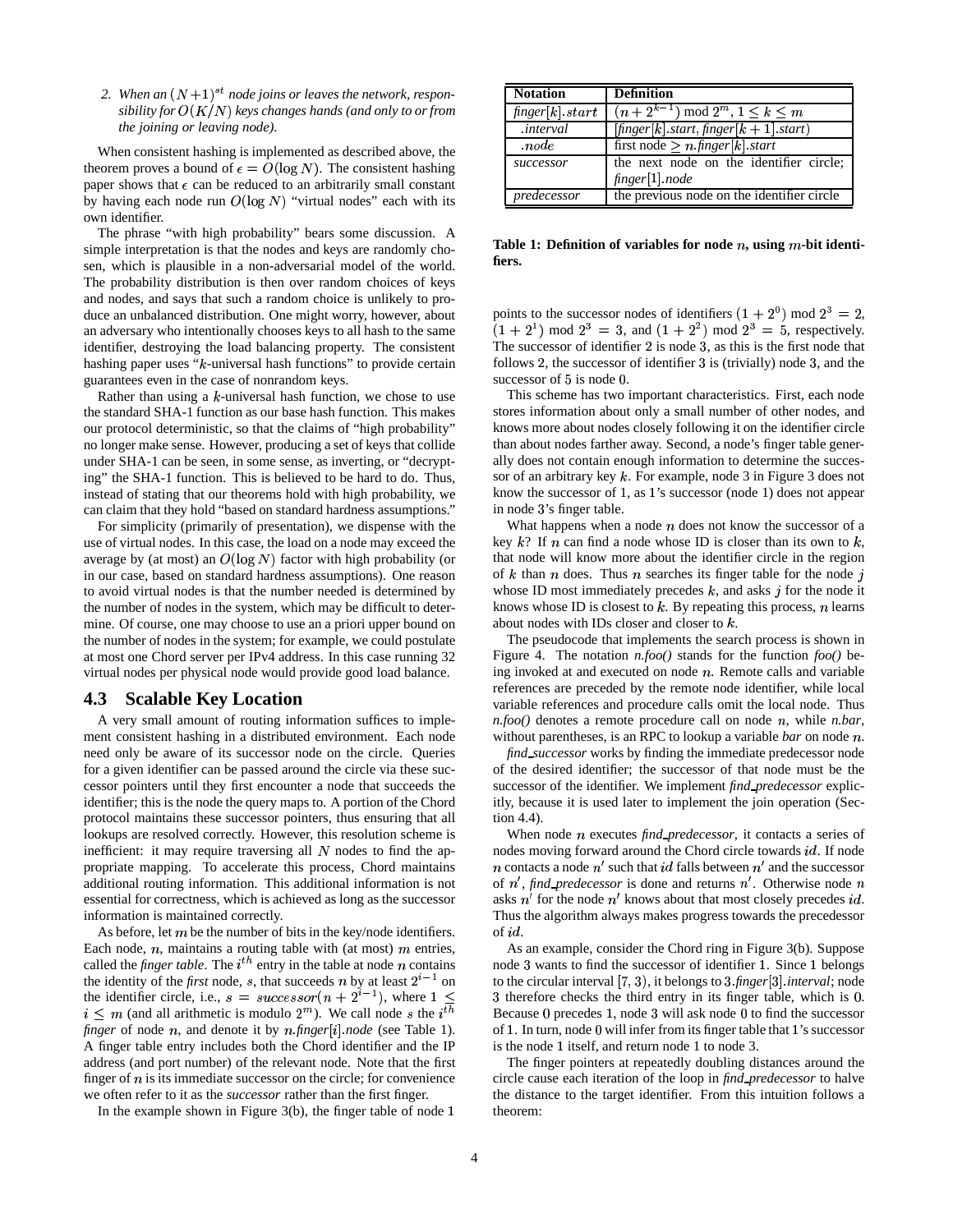

Figure 3: (a) The finger intervals associated with node 1. (b) Finger tables and key locations for a net with nodes 0, 1, and 3, and keys 1, 2, and 6.

THEOREM 2. *With high probability (or under standard hardness assumptions), the number of nodes that must be contacted to* find a successor in an  $N$ -node network is  $O(\log N)$ .

PROOF. Suppose that node  $n$  wishes to resolve a query for the successor of  $k$ . Let  $p$  be the node that immediately precedes  $k$ . We analyze the number of query steps to reach  $p$ .

Recall that if  $n \neq p$ , then *n* forwards its query to the closest predecessor of k in its finger table. Suppose that node p is in the  $i^{th}$  finger interval of node  $n$ . Then since this interval is not empty, node  $n$  will finger some node  $f$  in this interval. The distance (number of identifiers) between *n* and *f* is at least  $2^{i-1}$ . But *f* and *p* are both in n's i<sup>th</sup> finger interval, which means the distance between them is at most  $2^{i-1}$ . This means f is closer to p than to n, or equivalently, that the distance from  $f$  to  $p$  is at most half the distance from  $n$  to  $p.$ 

If the distance between the node handling the query and the predecessor p halves in each step, and is at most  $2^m$  initially, then within  $m$  steps the distance will be one, meaning we have arrived at  $p$ .

In fact, as discussed above, we assume that node and key identifiers are random. In this case, the number of forwardings necessary will be  $O(\log N)$  with high probability. After  $\log N$  forwardings, the distance between the current query node and the key  $k$  will be reduced to at most  $2^m/N$ . The expected number of node identifiers landing in a range of this size is 1, and it is  $O(\log N)$  with high probability. Thus, even if the remaining steps advance by only one node at a time, they will cross the entire remaining interval and reach key k within another  $O(\log N)$  steps.

In the section reporting our experimental results (Section 6), we will observe (and justify) that the average lookup time is  $\frac{1}{2} \log N$ .

#### **4.4 Node Joins**

In a dynamic network, nodes can join (and leave) at any time. The main challenge in implementing these operations is preserving the ability to locate every key in the network. To achieve this goal, Chord needs to preserve two invariants:

- 1. Each node's successor is correctly maintained.
- 2. For every key k, node  $successor(k)$  is responsible for k.

In order for lookups to be fast, it is also desirable for the finger tables to be correct.

This section shows how to maintain these invariants when a single node joins. We defer the discussion of multiple nodes joining simultaneously to Section 5, which also discusses how to handle

```
// ask node  to find 's successor 	

 
 n' = \text{find}\,\,\text{predecessor}(\text{id});
  return   successor;
// ask node  to find 's predecessor
```
 
 "#
!\$  $n' = n;$ **while**  $(id \notin (n', n' \text{ successor}])$  $n' \equiv n'$  *closest preceding finger*(*id*); **return**  $n'$ ;

*// return closest finger preceding* +,!- "#!/.\$10 102!!\$  $$ **if**  $(\text{finger}[i] \text{ node } \in (n, id))$  $return finger[i] node;$ return *n*:

**Figure 4: The pseudocode to find the successor node of an identifier . Remote procedure calls and variable lookups are preceded by the remote node.**

a node failure. Before describing the join operation, we summarize its performance (the proof of this theorem is in the companion technical report [21]):

THEOREM 3. *With high probability, any node joining or leav-* $\int$ *ing an N-node Chord network will use*  $O(\log^2 N)$  *messages to re-establish the Chord routing invariants and finger tables.*

 maintains a *predecessor pointer*. A node's predecessor pointer con-To simplify the join and leave mechanisms, each node in Chord tains the Chord identifier and IP address of the immediate predecessor of that node, and can be used to walk counterclockwise around the identifier circle.

To preserve the invariants stated above, Chord must perform three tasks when a node  $n$  joins the network:

- 1. Initialize the predecessor and fingers of node  $n$ .
- 2. Update the fingers and predecessors of existing nodes to reflect the addition of  $n$ .
- 3. Notify the higher layer software so that it can transfer state (e.g. values) associated with keys that node  $n$  is now responsible for.

We assume that the new node learns the identity of an existing Chord node  $n'$  by some external mechanism. Node  $n$  uses  $n'$  to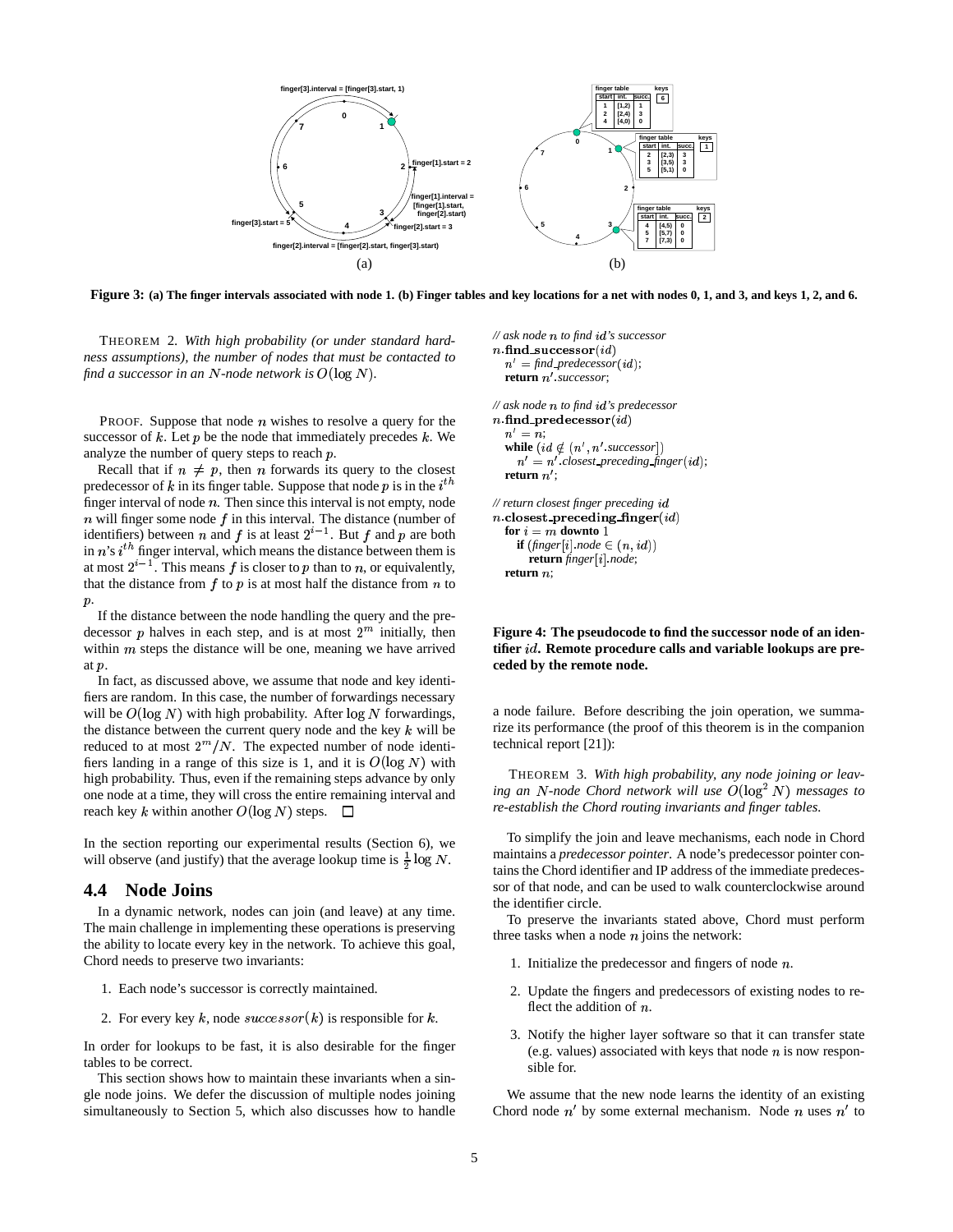

Figure 5: (a) Finger tables and key locations after node 6 joins. (b) Finger tables and key locations after node 3 leaves. Changed entries are shown **in black, and unchanged in gray.**

initialize its state and add itself to the existing Chord network, as follows.

**Initializing fingers and predecessor:** Node  $n$  learns its predecessor and fingers by asking  $n'$  to look them up, using the *init finger table* pseudocode in Figure 6. Naively performing *find\_successor* for each of the  $m$  finger entries would give a runtime of  $O(m \log N)$ . To reduce this, *n* checks whether the *i*<sup>th</sup> finger is also the correct  $(i + 1)^{th}$  finger, for each i. This happens when *finger* [*i*] *interval* does not contain any node, and thus  $finger[i]$  *node*  $\geq finger[i+1]$  *start*. It can be shown that the change reduces the expected (and high probability) number of finger entries that must be looked up to  $O(\log N)$ , which reduces the overall time to  $O(\log^2 N)$ .

As a practical optimization, a newly joined node  $n$  can ask an immediate neighbor for a copy of its complete finger table and its predecessor.  $n$  can use the contents of these tables as hints to help it find the correct values for its own tables, since  $n$ 's tables will be similar to its neighbors'. This can be shown to reduce the time to fill the finger table to  $O(\log N)$ .

**Updating fingers of existing nodes:** Node  $n$  will need to be entered into the finger tables of some existing nodes. For example, in Figure 5(a), node 6 becomes the third finger of nodes 0 and 1, and the first and the second finger of node 3.

Figure 6 shows the pseudocode of the *update finger table* function that updates existing finger tables. Node *n* will become the  $i^{th}$ finger of node p if and only if (1) p precedes n by at least  $2^{i-1}$ , and (2) the  $i^{th}$  finger of node p succeeds n. The first node, p, that can meet these two conditions is the immediate predecessor of  $n-2^{i-1}$ . Thus, for a given n, the algorithm starts with the  $i<sup>th</sup>$  finger of node  $n$ , and then continues to walk in the counter-clock-wise direction on the identifier circle until it encounters a node whose  $i<sup>th</sup>$  finger precedes  $n$ .

We show in the technical report [21] that the number of nodes that need to be updated when a node joins the network is  $O(\log N)$ with high probability. Finding and updating these nodes takes  $O(\log^2 N)$  time. A more sophisticated scheme can reduce this time to  $O(\log N)$ ; however, we do not present it as we expect implementations to use the algorithm of the following section.

**Transferring keys:** The last operation that has to be performed when a node  $n$  joins the network is to move responsibility for all the keys for which node  $n$  is now the successor. Exactly what this entails depends on the higher-layer software using Chord, but typically it would involve moving the data associated with each key to the new node. Node  $n$  can become the successor only for keys that were previously the responsibility of the node immediately follow-

#### #define *successor* finger[1] node

```
h n.join(n')// node  joins the network;
       //  is an arbitrary node in the network if(n')init\_finger\_table(n');update others();
            // move keys in (predecessor, n] from successor
          else //  is the only node in the network
            for i = 1 to mfinger[i] node = n;
            predecessor = n;// initialize finger table of local node;
```

```
\mathbf{r} . The contract of \mathbf{r}//  is an arbitrary node already in the network 	 .$#.,- 
	10! -/+  
            finger[1].node = n' find\_successor(finger[1].start);predecessor  successor  predecessor;
           successor predecessor = n;
           for i = 1 to m - 1if (\text{finger}[i+1] \cdot \text{start} \in [n, \text{finger}[i] \cdot \text{node}))(
                finger[i + 1] node = finger[i] node;else
                finger[i + 1] node =n' find successor(finger |i + 1| start);
```
*// update all nodes whose finger // tables should refer to*

 $n$  update others() **for**  $i = 1$  **to**  $m$ 

*// find last node whose* - *finger might be*  $p = \text{find\_predecessor}(n-2^{i-1});$  $p$  *update finger*  $table(n, i)$ ;

 $\mathbb{R}/\mathbb{Z}$  *if*  $s$  *is i*<sup>th</sup> finger of **n**, update **n** *'s* finger table with " - 10! -/+ ( **if**  $(s \in [n, \text{finger}[i], \text{node}))$  $finger[i]$  *node* = s;  $p = predecessor; \frac{\textit{7}}{\textit{8}}$  *predecessor*; *//* get first node preceding n p *update* finger table(s, i);

**Figure 6: Pseudocode for the node join operation.**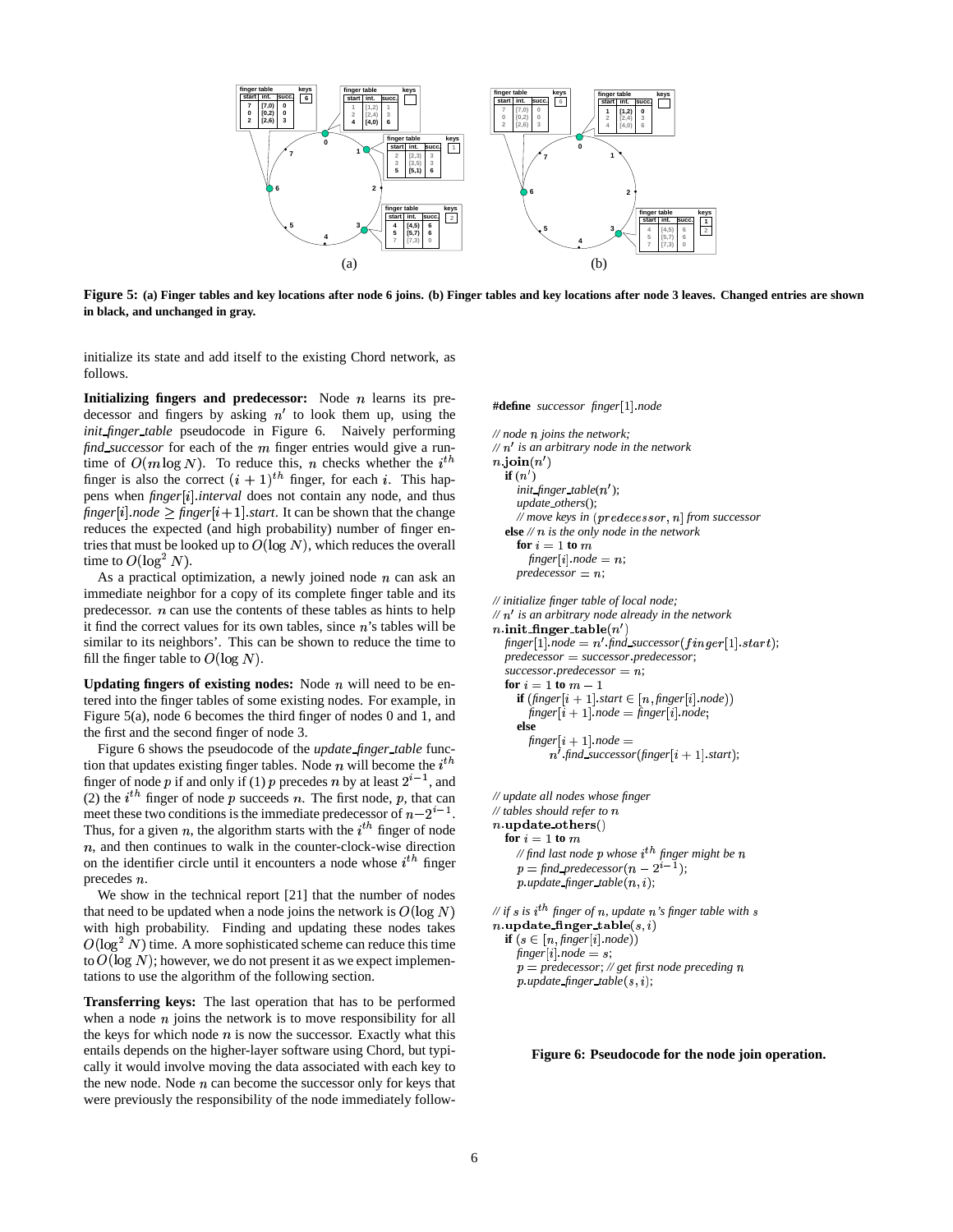ing  $n$ , so  $n$  only needs to contact that one node to transfer responsibility for all relevant keys.

#### **5. Concurrent Operations and Failures**

In practice Chord needs to deal with nodes joining the system concurrently and with nodes that fail or leave voluntarily. This section describes modifications to the basic Chord algorithms described in Section 4 to handle these situations.

# **5.1 Stabilization**

The join algorithm in Section 4 aggressively maintains the finger tables of all nodes as the network evolves. Since this invariant is difficult to maintain in the face of concurrent joins in a large network, we separate our correctness and performance goals. A basic "stabilization" protocol is used to keep nodes' successor pointers up to date, which is sufficient to guarantee correctness of lookups. Those successor pointers are then used to verify and correct finger table entries, which allows these lookups to be fast as well as correct.

If joining nodes have affected some region of the Chord ring, a lookup that occurs before stabilization has finished can exhibit one of three behaviors. The common case is that all the finger table entries involved in the lookup are reasonably current, and the lookup finds the correct successor in  $O(\log N)$  steps. The second case is where successor pointers are correct, but fingers are inaccurate. This yields correct lookups, but they may be slower. In the final case, the nodes in the affected region have incorrect successor pointers, or keys may not yet have migrated to newly joined nodes, and the lookup may fail. The higher-layer software using Chord will notice that the desired data was not found, and has the option of retrying the lookup after a pause. This pause can be short, since stabilization fixes successor pointers quickly.

Our stabilization scheme guarantees to add nodes to a Chord ring in a way that preserves reachability of existing nodes, even in the face of concurrent joins and lost and reordered messages. Stabilization by itself won't correct a Chord system that has split into multiple disjoint cycles, or a single cycle that loops multiple times around the identifier space. These pathological cases cannot be produced by any sequence of ordinary node joins. It is unclear whether they can be produced by network partitions and recoveries or intermittent failures. If produced, these cases could be detected and repaired by periodic sampling of the ring topology.

Figure 7 shows the pseudo-code for joins and stabilization; this code replaces Figure 6 to handle concurrent joins. When node  $n$ first starts, it calls  $n$  *join*( $n'$ ), where  $n'$  is any known Chord node. The *join* function asks  $n'$  to find the immediate successor of n. By itself, *join* does not make the rest of the network aware of  $n$ .

Every node runs *stabilize* periodically (this is how newly joined nodes are noticed by the network). When node  $n$  runs *stabilize*, it asks  $n$ 's successor for the successor's predecessor  $p$ , and decides whether  $p$  should be  $n$ 's successor instead. This would be the case if node p recently joined the system. *stabilize* also notifies node  $n$ 's successor of  $n$ 's existence, giving the successor the chance to change its predecessor to  $n$ . The successor does this only if it knows of no closer predecessor than  $n$ .

As a simple example, suppose node  $n$  joins the system, and its ID lies between nodes  $n_p$  and  $n_s$ . *n* would acquire  $n_s$  as its successor. Node  $n_s$ , when notified by n, would acquire n as its predecessor. When  $n_p$  next runs *stabilize*, it will ask  $n_s$  for its predecessor (which is now *n*);  $n_p$  would then acquire *n* as its successor. Finally,  $n_p$  will notify n, and n will acquire  $n_p$  as its predecessor. At this point, all predecessor and successor pointers are correct.

```
n join(n')predecessor = \mathbf{nil};successor = n' find_successor(n);
// periodically verify n's immediate successor,
// and tell the successor about n. .stabilize() x = successorچ predecessary;\textbf{if} \hspace{0.5mm} ( \hspace{0.5mm} x \in \hspace{0.5mm} (n, successor))successor = x;the contract of the contract of the contract of the contract of the contract of the contract of the contract of
    successor \mathit{notify}(n);//  thinks it might be our predecessor. n notify(n')if (\textit{predecessor is nil or } n' \in (\textit{predecessor}, n))predecessor=n';// periodically refresh finger table entries. 	

	10
```
 $i =$  random index  $> 1$  into *finger*  $\vert$ ;  $finger[i]$   $node = find$   $successor(finger[i]$   $start);$ 

#### **Figure 7: Pseudocode for stabilization.**

As soon as the successor pointers are correct, calls to *find predecessor* (and thus *find successor*) will work. Newly joined nodes that have not yet been fingered may cause *find predecessor* to initially undershoot, but the loop in the lookup algorithm will nevertheless follow successor (*finger*[1]) pointers through the newly joined nodes until the correct predecessor is reached. Eventually *fix fingers* will adjust finger table entries, eliminating the need for these linear scans.

The following theorems (proved in the technical report [21]) show that all problems caused by concurrent joins are transient. The theorems assume that any two nodes trying to communicate will eventually succeed.

THEOREM 4. *Once a node can successfully resolve a given query, it will always be able to do so in the future.*

THEOREM 5. *At some time after the last join all successor pointers will be correct.*

The proofs of these theorems rely on an invariant and a termination argument. The invariant states that once node  $n$  can reach node  $r$  via successor pointers, it always can. To argue termination, we consider the case where two nodes both think they have the same successor  $s$ . In this case, each will attempt to notify  $s$ , and  $s$  will eventually choose the closer of the two (or some other, closer node) as its predecessor. At this point the farther of the two will, by contacting  $s$ , learn of a better successor than  $s$ . It follows that every node progresses towards a better and better successor over time. This progress must eventually halt in a state where every node is considered the successor of exactly one other node; this defines a cycle (or set of them, but the invariant ensures that there will be at most one).

We have not discussed the adjustment of fingers when nodes join because it turns out that joins don't substantially damage the performance of fingers. If a node has a finger into each interval, then these fingers can still be used even after joins. The distance halving argument is essentially unchanged, showing that  $O(\log N)$  hops suffice to reach a node "close" to a query's target. New joins influence the lookup only by getting in between the old predecessor and successor of a target query. These new nodes may need to be scanned linearly (if their fingers are not yet accurate). But unless a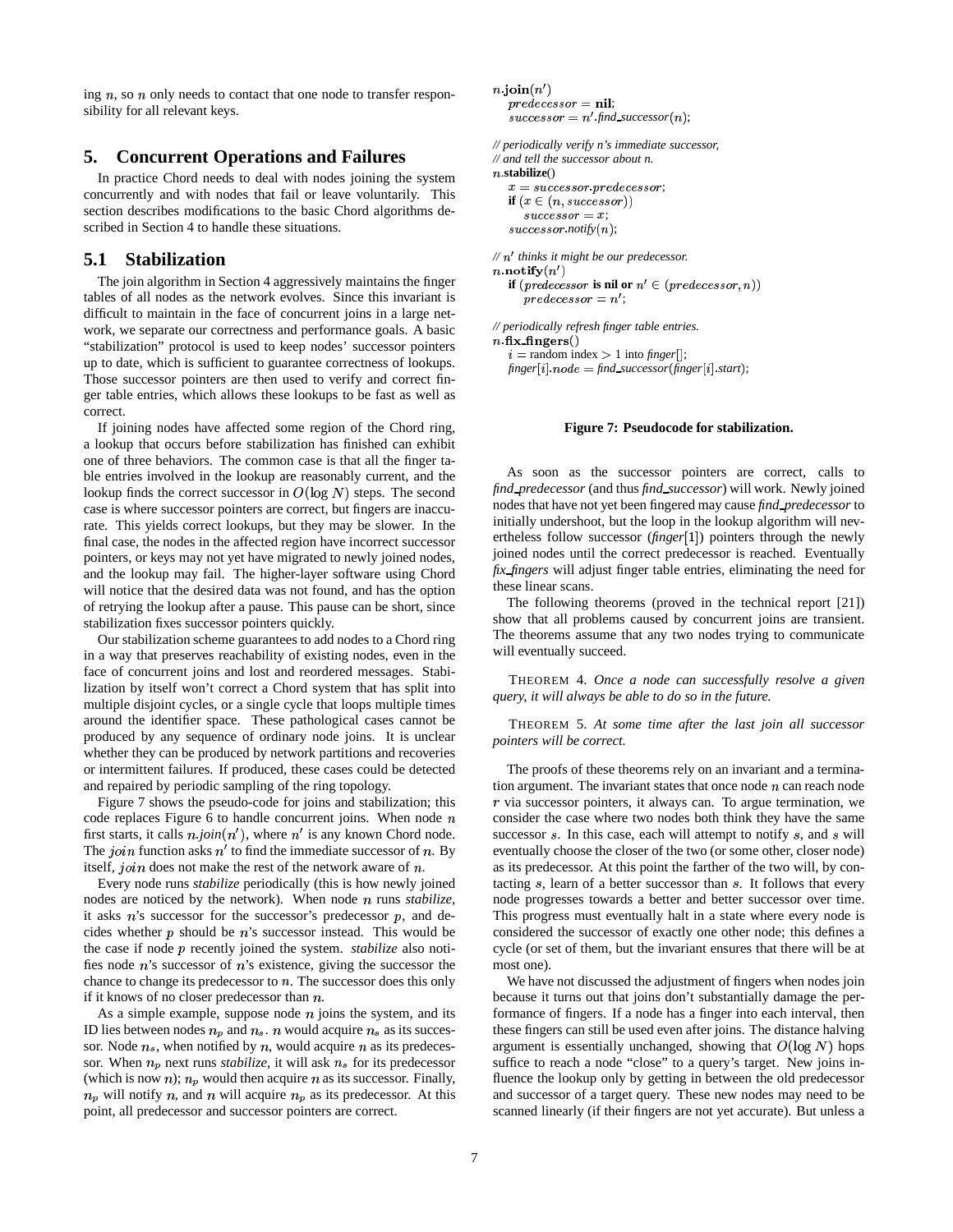tremendous number of nodes joins the system, the number of nodes between two old nodes is likely to be very small, so the impact on lookup is negligible. Formally, we can state the following:

THEOREM 6. *If we take a stable network with* - *nodes, and another set of up to* - *nodes joins the network with no finger pointers (but with correct successor pointers), then lookups will still take*  $O(\log N)$  time with high probability.

More generally, so long as the time it takes to adjust fingers is less than the time it takes the network to double in size, lookups should continue to take  $O(\log N)$  hops.

#### **5.2 Failures and Replication**

When a node  $n$  fails, nodes whose finger tables include  $n$  must find  $n$ 's successor. In addition, the failure of  $n$  must not be allowed to disrupt queries that are in progress as the system is re-stabilizing.

The key step in failure recovery is maintaining correct successor pointers, since in the worst case *find predecessor* can make progress using only successors. To help achieve this, each Chord node maintains a "successor-list" of its  $r$  nearest successors on the Chord ring. In ordinary operation, a modified version of the *stabilize* routine in Figure 7 maintains the successor-list. If node  $n$  notices that its successor has failed, it replaces it with the first live entry in its successor list. At that point,  $n$  can direct ordinary lookups for keys for which the failed node was the successor to the new successor. As time passes, *stabilize* will correct finger table entries and successor-list entries pointing to the failed node.

After a node failure, but before stabilization has completed, other nodes may attempt to send requests through the failed node as part of a *find successor* lookup. Ideally the lookups would be able to proceed, after a timeout, by another path despite the failure. In many cases this is possible. All that is needed is a list of alternate nodes, easily found in the finger table entries preceding that of the failed node. If the failed node had a very low finger table index, nodes in the successor-list are also available as alternates.

The technical report proves the following two theorems that show that the successor-list allows lookups to succeed, and be efficient, even during stabilization [21]:

THEOREM 7. *If we use a successor list of length*  $r = O(\log N)$ *in a network that is initially stable, and then every node fails with probability 1/2, then with high probability find successor returns the closest living successor to the query key.*

THEOREM  $8.$  *If we use a successor list of length*  $r = O(\log N)$ *in a network that is initially stable, and then every node fails with probability 1/2, then the expected time to execute find successor in the failed network is*  $O(\log N)$ *.* 

The intuition behind these proofs is straightforward: a node's  $r$ successors all fail with probability  $2^{-r} = 1/N$ , so with high probability a node will be aware of, so able to forward messages to, its closest living successor.

The successor-list mechanism also helps higher layer software replicate data. A typical application using Chord might store replicas of the data associated with a key at the  $k$  nodes succeeding the key. The fact that a Chord node keeps track of its  $r$  successors means that it can inform the higher layer software when successors come and go, and thus when the software should propagate new replicas.



**Figure 9: The 1st and the 99th percentiles of the number of keys per node as a function of virtual nodes mapped to a real**  $\boldsymbol{\mu}$  node. The  $\boldsymbol{\mu}$  network has  $10^4$  real  $\boldsymbol{\mu}$  nodes and stores  $10^6$  keys.

#### **6. Simulation and Experimental Results**

In this section, we evaluate the Chord protocol by simulation. The simulator uses the lookup algorithm in Figure 4 and a slightly older version of the stabilization algorithms described in Section 5. We also report on some preliminary experimental results from an operational Chord-based system running on Internet hosts.

#### **6.1 Protocol Simulator**

The Chord protocol can be implemented in an *iterative* or *recursive* style. In the iterative style, a node resolving a lookup initiates all communication: it asks a series of nodes for information from their finger tables, each time moving closer on the Chord ring to the desired successor. In the recursive style, each intermediate node forwards a request to the next node until it reaches the successor. The simulator implements the protocols in an iterative style.

#### **6.2 Load Balance**

We first consider the ability of consistent hashing to allocate keys to nodes evenly. In a network with  $N$  nodes and  $K$  keys we would like the distribution of keys to nodes to be tight around  $N/K$ .

 each value, we repeat the experiment 20 times. Figure 8(a) plots probability density function (PDF) of the number of keys per node We consider a network consisting of  $10<sup>4</sup>$  nodes, and vary the total number of keys from  $10^5$  to  $10^6$  in increments of  $10^5$ . For the mean and the 1st and 99th percentiles of the number of keys per node. The number of keys per node exhibits large variations that increase linearly with the number of keys. For example, in all cases some nodes store no keys. To clarify this, Figure 8(b) plots the when there are  $5 \times 10^5$  keys stored in the network. The maximum number of nodes stored by any node in this case is  $457$ , or  $9.1 \times$  the mean value. For comparison, the 99th percentile is  $4.6 \times$  the mean value.

One reason for these variations is that node identifiers do not uniformly cover the entire identifier space. If we divide the identifier space in  $N$  equal-sized bins, where  $N$  is the number of nodes, then we might hope to see one node in each bin. But in fact, the probability that a particular bin does not contain any node is  $(1-1/N)^N$ . For large values of N this approaches  $e^{-1} = 0.368$ .

As we discussed earlier, the consistent hashing paper solves this problem by associating keys with virtual nodes, and mapping multiple virtual nodes (with unrelated identifiers) to each real node. Intuitively, this will provide a more uniform coverage of the identifier space. For example, if we allocate  $log N$  randomly chosen virtual nodes to each real node, with high probability each of the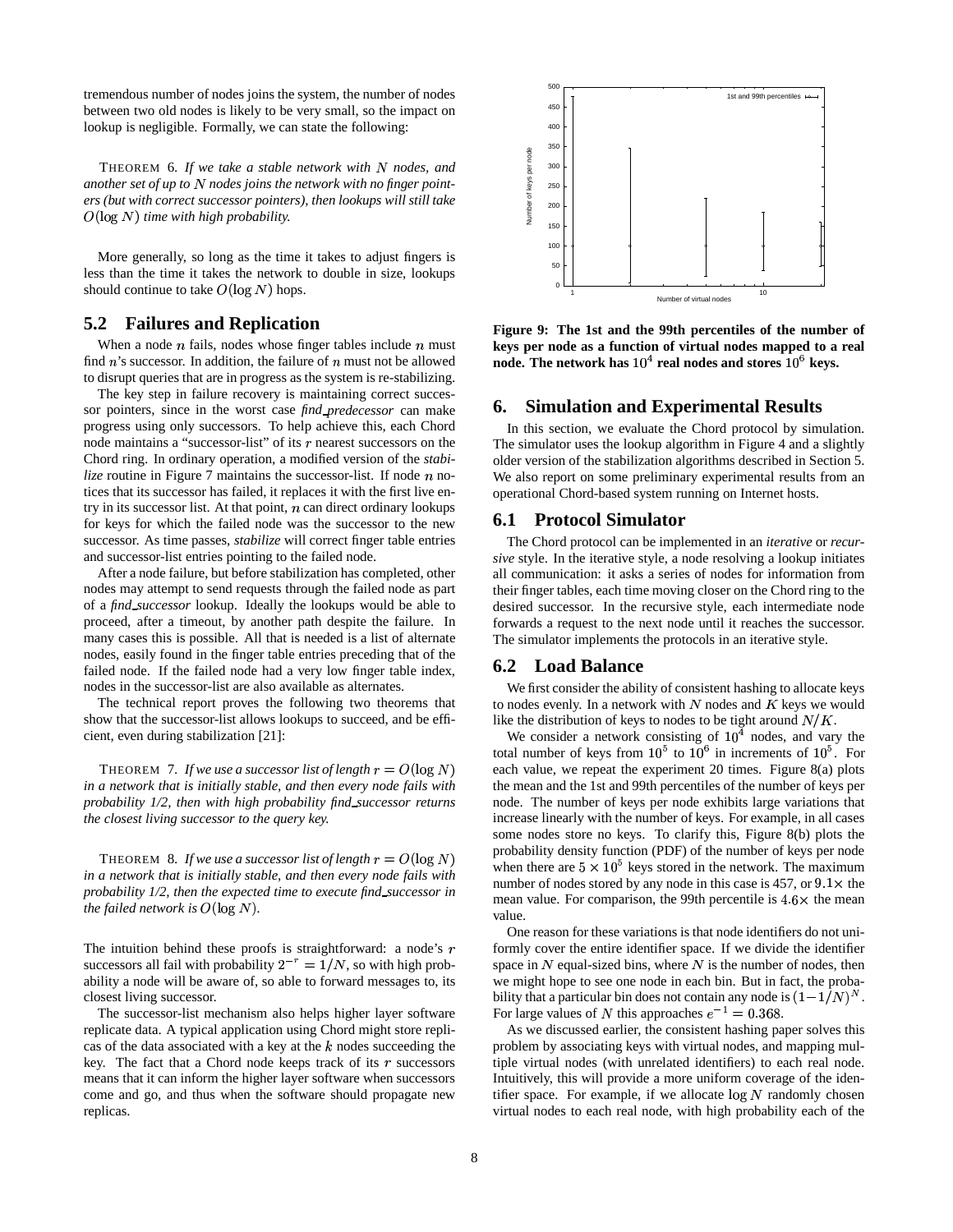

Figure 8: (a) The mean and 1st and 99th percentiles of the number of keys stored per node in a  $10^4$  node network. (b) The probability **density** function (PDF) of the number of keys per node. The total number of keys is  $5\times10^5.$ 

N bins will contain  $O(\log N)$  nodes [16]. We note that this does not affect the worst-case query path length, which now becomes  $O(\log(N \log N)) = O(\log N)$ .

To verify this hypothesis, we perform an experiment in which we allocate  $r$  virtual nodes to each real node. In this case keys are associated to virtual nodes instead of real nodes. We consider again a network with  $10^4$  real nodes and  $10^6$  keys. Figure 9 shows the 1st and 99th percentiles for  $r = 1, 2, 5, 10$ , and 20, respectively. As expected, the 99th percentile decreases, while the 1st percentile increases with the number of virtual nodes,  $r$ . In particular, the 99th percentile decreases from  $4.8 \times$  to  $1.6 \times$  the mean value, while the 1st percentile increases from 0 to  $0.5 \times$  the mean value. Thus, adding virtual nodes as an indirection layer can significantly improve load balance. The tradeoff is that routing table space usage will increase as each actual node now needs  $r$  times as much space to store the finger tables for its virtual nodes. However, we believe that this increase can be easily accommodated in practice. For example, assuming a network with  $N = 10^6$  nodes, and assuming  $r = \log N$ , each node has to maintain a table with only  $\log^2 N \simeq 400$  entries.

#### **6.3 Path Length**

The performance of any routing protocol depends heavily on the length of the path between two arbitrary nodes in the network. In the context of Chord, we define the path length as the number of nodes traversed during a lookup operation. From Theorem 2, with high probability, the length of the path to resolve a query is  $O(\log N)$ , where N is the total number of nodes in the network.

To understand Chord's routing performance in practice, we simulated a network with  $N = 2<sup>k</sup>$  nodes, storing  $100 \times 2<sup>k</sup>$  keys in all. We varied  $k$  from 3 to 14 and conducted a separate experiment for each value. Each node in an experiment picked a random set of keys to query from the system, and we measured the path length required to resolve each query.

Figure 10(a) plots the mean, and the 1st and 99th percentiles of path length as a function of  $k$ . As expected, the mean path length increases logarithmically with the number of nodes, as do the 1st and 99th percentiles. Figure 10(b) plots the PDF of the path length for a network with  $2^{12}$  nodes  $(k = 12)$ .

Figure 10(a) shows that the path length is about  $\frac{1}{2} \log_2 N$ . The reason for the  $\frac{1}{2}$  is as follows. Consider some random node and a random query. Let the distance in identifier space be considered in binary representation. The most significant (say  $i^{th}$ ) bit of this



**Figure 11: The fraction of lookups that fail as a function of the fraction of nodes that fail.**

distance can be corrected to 0 by following the node's  $i<sup>th</sup>$  finger. If the next significant bit of the distance is 1, it too needs to be corrected by following a finger, but if it is 0, then no  $i - 1^{st}$  finger is followed—instead, we move on the the  $i-2^{nd}$  bit. In general, the number of fingers we need to follow will be the number of ones in the binary representation of the distance from node to query. Since the distance is random, we expect half the  $log N$  bits to be ones.

#### **6.4 Simultaneous Node Failures**

In this experiment, we evaluate the ability of Chord to regain consistency after a large percentage of nodes fail simultaneously. We consider again a  $10^4$  node network that stores  $10^6$  keys, and randomly select a fraction  $p$  of nodes that fail. After the failures occur, we wait for the network to finish stabilizing, and then measure the fraction of keys that could not be looked up correctly. A correct lookup of a key is one that finds the node that was originally responsible for the key, before the failures; this corresponds to a system that stores values with keys but does not replicate the values or recover them after failures.

Figure 11 plots the mean lookup failure rate and the 95% confidence interval as a function of  $p$ . The lookup failure rate is almost exactly  $p$ . Since this is just the fraction of keys expected to be lost due to the failure of the responsible nodes, we conclude that there is no significant lookup failure in the Chord network. For example, if the Chord network had partitioned in two equal-sized halves, we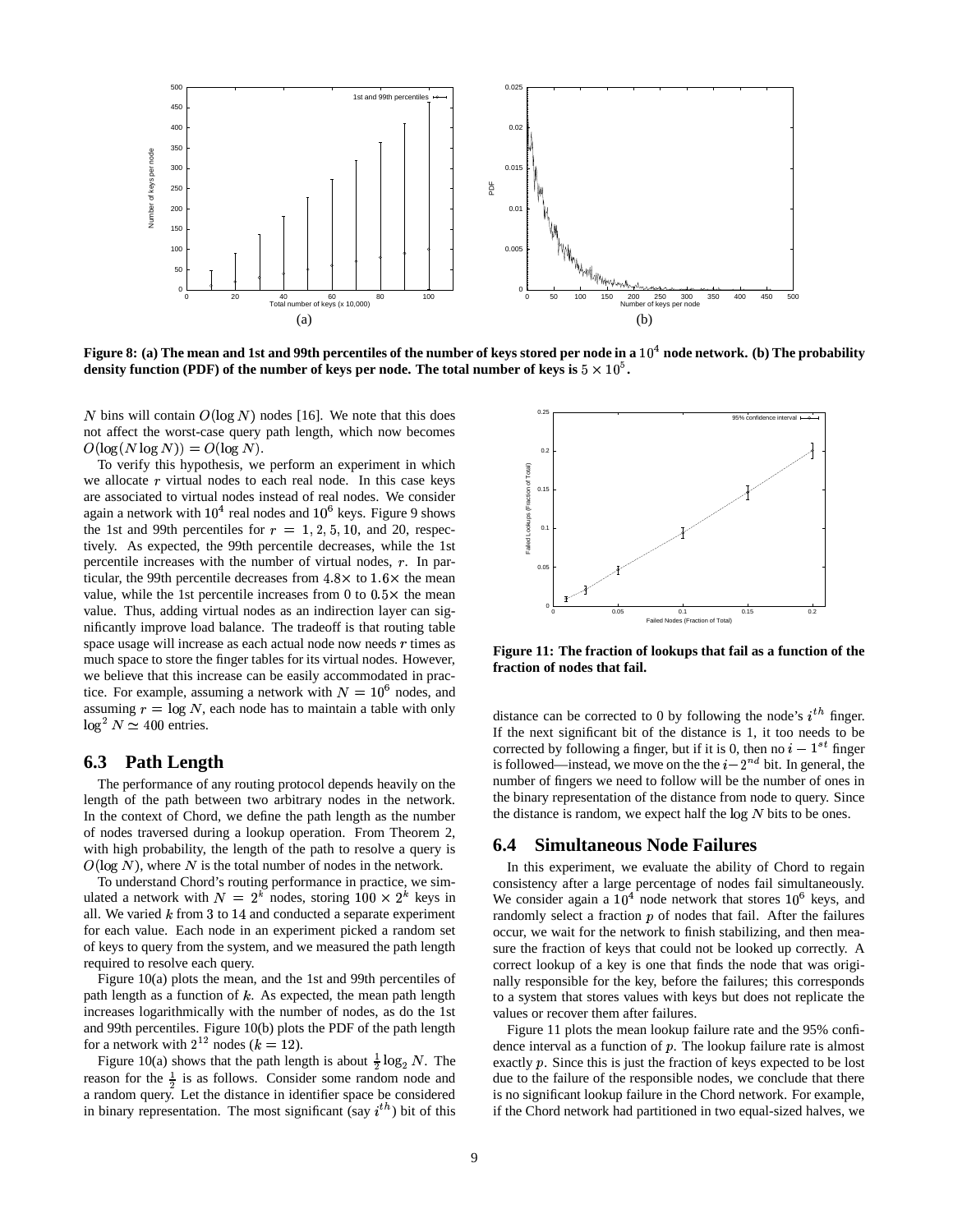

Figure 10: (a) The path length as a function of network size. (b) The PDF of the path length in the case of a  $2^{12}$  node network.



**Figure 12: The fraction of lookups that fail as a function of the rate (over time) at which nodes fail and join. Only failures caused by Chord state inconsistency are included, not failures due to lost keys.**

would expect one-half of the requests to fail because the querier and target would be in different partitions half the time. Our results do not show this, suggesting that Chord is robust in the face of multiple simultaneous node failures.

# **6.5 Lookups During Stabilization**

A lookup issued after some failures but before stabilization has completed may fail for two reasons. First, the node responsible for the key may have failed. Second, some nodes' finger tables and predecessor pointers may be inconsistent due to concurrent joins and node failures. This section evaluates the impact of continuous joins and failures on lookups.

In this experiment, a lookup is considered to have succeeded if it reaches the current successor of the desired key. This is slightly optimistic: in a real system, there might be periods of time in which the real successor of a key has not yet acquired the data associated with the key from the previous successor. However, this method allows us to focus on Chord's ability to perform lookups, rather than on the higher-layer software's ability to maintain consistency of its own data. Any query failure will be the result of inconsistencies in Chord. In addition, the simulator does not retry queries: if a query is forwarded to a node that is down, the query simply fails. Thus, the results given in this section can be viewed as the worst-case scenario for the query failures induced by state inconsistency.

Because the primary source of inconsistencies is nodes joining and leaving, and because the main mechanism to resolve these inconsistencies is the stabilize protocol, Chord's performance will be sensitive to the frequency of node joins and leaves versus the frequency at which the stabilization protocol is invoked.

In this experiment, key lookups are generated according to a Poisson process at a rate of one per second. Joins and failures are modeled by a Poisson process with the mean arrival rate of  $R$ . Each node runs the stabilization routines at randomized intervals averaging 30 seconds; unlike the routines in Figure 7, the simulator updates all finger table entries on every invocation. The network starts with 500 nodes.

Figure 12 plots the average failure rates and confidence intervals. A node failure rate of 0.01 corresponds to one node joining and leaving every 100 seconds on average. For comparison, recall that each node invokes the stabilize protocol once every 30 seconds. In other words, the graph  $x$  axis ranges from a rate of 1 failure per 3 stabilization steps to a rate of 3 failures per one stabilization step. The results presented in Figure 12 are averaged over approximately two hours of simulated time. The confidence intervals are computed over 10 independent runs.

The results of figure 12 can be explained roughly as follows. The simulation has 500 nodes, meaning lookup path lengths average around . A lookup fails if its finger path encounters a failed node. If  $k$  nodes fail, the probability that one of them is on the finger path is roughly  $5k/500$ , or  $k/100$ . This would suggest a failure rate of about 3% if we have 3 failures between stabilizations. The graph shows results in this ball-park, but slightly worse since it might take more than one stabilization to completely clear out a failed node.

#### **6.6 Experimental Results**

This section presents latency measurements obtained from a prototype implementation of Chord deployed on the Internet. The Chord nodes are at ten sites on a subset of the RON test-bed in the United States [1], in California, Colorado, Massachusetts, New York, North Carolina, and Pennsylvania. The Chord software runs on UNIX, uses 160-bit keys obtained from the SHA-1 cryptographic hash function, and uses TCP to communicate between nodes. Chord runs in the iterative style. These Chord nodes are part of an experimental distributed file system [7], though this section considers only the Chord component of the system.

Figure 13 shows the measured latency of Chord lookups over a range of numbers of nodes. Experiments with a number of nodes larger than ten are conducted by running multiple independent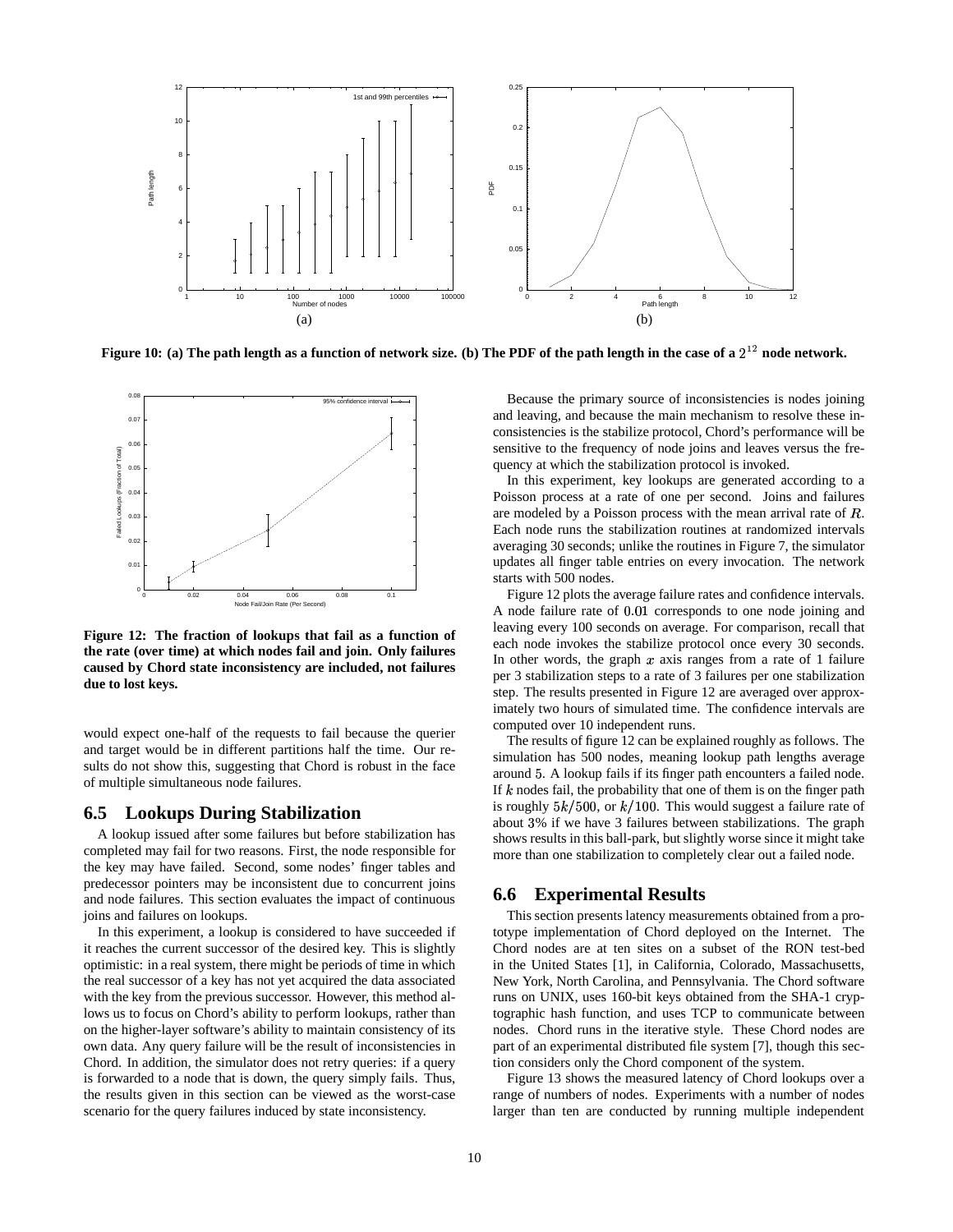

**Figure 13: Lookup latency on the Internet prototype, as a function of the total number of nodes. Each of the ten physical sites runs multiple independent copies of the Chord node software.**

copies of the Chord software at each site. This is different from running  $O(\log N)$  virtual nodes at each site to provide good load balance; rather, the intention is to measure how well our implementation scales even though we do not have more than a small number of deployed nodes.

For each number of nodes shown in Figure 13, each physical site issues 16 Chord lookups for randomly chosen keys one-byone. The graph plots the median, the 5th, and the 95th percentile of lookup latency. The median latency ranges from 180 to 285 ms, depending on number of nodes. For the case of 180 nodes, a typical lookup involves five two-way message exchanges: four for the Chord lookup, and a final message to the successor node. Typical round-trip delays between sites are 60 milliseconds (as measured by ping). Thus the expected lookup time for 180 nodes is about 300 milliseconds, which is close to the measured median of 285. The low 5th percentile latencies are caused by lookups for keys close (in ID space) to the querying node and by query hops that remain local to the physical site. The high 95th percentiles are caused by lookups whose hops follow high delay paths.

The lesson from Figure 13 is that lookup latency grows slowly with the total number of nodes, confirming the simulation results that demonstrate Chord's scalability.

# **7. Future Work**

Based on our experience with the prototype mentioned in Section 6.6, we would like to improve the Chord design in the following areas.

Chord currently has no specific mechanism to heal partitioned rings; such rings could appear locally consistent to the stabilization procedure. One way to check global consistency is for each node  $n$  to periodically ask other nodes to do a Chord lookup for  $n$ ; if the lookup does not yield node  $n$ , there may be a partition. This will only detect partitions whose nodes know of each other. One way to obtain this knowledge is for every node to know of the same small set of initial nodes. Another approach might be for nodes to maintain long-term memory of a random set of nodes they have encountered in the past; if a partition forms, the random sets in one partition are likely to include nodes from the other partition.

A malicious or buggy set of Chord participants could present an incorrect view of the Chord ring. Assuming that the data Chord is being used to locate is cryptographically authenticated, this is a threat to availability of data rather than to authenticity. The same approach used above to detect partitions could help victims realize

that they are not seeing a globally consistent view of the Chord ring.

An attacker could target a particular data item by inserting a node into the Chord ring with an ID immediately following the item's key, and having the node return errors when asked to retrieve the data. Requiring (and checking) that nodes use IDs derived from the SHA-1 hash of their IP addresses makes this attack harder.

Even  $log N$  messages per lookup may be too many for some applications of Chord, especially if each message must be sent to a random Internet host. Instead of placing its fingers at distances that are all powers of 2, Chord could easily be changed to place its fingers at distances that are all integer powers of  $1 + 1/d$ . Under such a scheme, a single routing hop could decrease the distance to a query to  $1/(1+d)$  of the original distance, meaning that  $\log_{1+d} N$ hops would suffice. However, the number of fingers needed would increase to  $\log N/(\log(1+1/d) \approx O(d \log N))$ .

A different approach to improving lookup latency might be to use server selection. Each finger table entry could point to the first  $k$  nodes in that entry's interval on the ID ring, and a node could measure the network delay to each of the  $k$  nodes. The  $k$  nodes are generally equivalent for purposes of lookup, so a node could forward lookups to the one with lowest delay. This approach would be most effective with recursive Chord lookups, in which the node measuring the delays is also the node forwarding the lookup.

#### **8. Conclusion**

Many distributed peer-to-peer applications need to determine the node that stores a data item. The Chord protocol solves this challenging problem in decentralized manner. It offers a powerful primitive: given a key, it determines the node responsible for storing the key's value, and does so efficiently. In the steady state, in an  $N$ -node network, each node maintains routing information for only about  $O(\log N)$  other nodes, and resolves all lookups via  $O(\log N)$  messages to other nodes. Updates to the routing information for nodes leaving and joining require only  $O(\log^2 N)$  messages.

Attractive features of Chord include its simplicity, provable correctness, and provable performance even in the face of concurrent node arrivals and departures. It continues to function correctly, albeit at degraded performance, when a node's information is only partially correct. Our theoretical analysis, simulations, and experimental results confirm that Chord scales well with the number of nodes, recovers from large numbers of simultaneous node failures and joins, and answers most lookups correctly even during recovery.

We believe that Chord will be a valuable component for peerto-peer, large-scale distributed applications such as cooperative file sharing, time-shared available storage systems, distributed indices for document and service discovery, and large-scale distributed computing platforms.

# **Acknowledgments**

We thank Frank Dabek for the measurements of the Chord prototype described in Section 6.6, and David Andersen for setting up the testbed used in those measurements.

#### **9. References**

- [1] ANDERSEN, D. Resilient overlay networks. Master's thesis, Department of EECS, MIT, May 2001. http://nms.lcs.mit.edu/projects/ron/.
- [2] BAKKER, A., AMADE, E., BALLINTIJN, G., KUZ, I., VERKAIK, P., VAN DER WIJK, I., VAN STEEN, M., AND TANENBAUM., A.